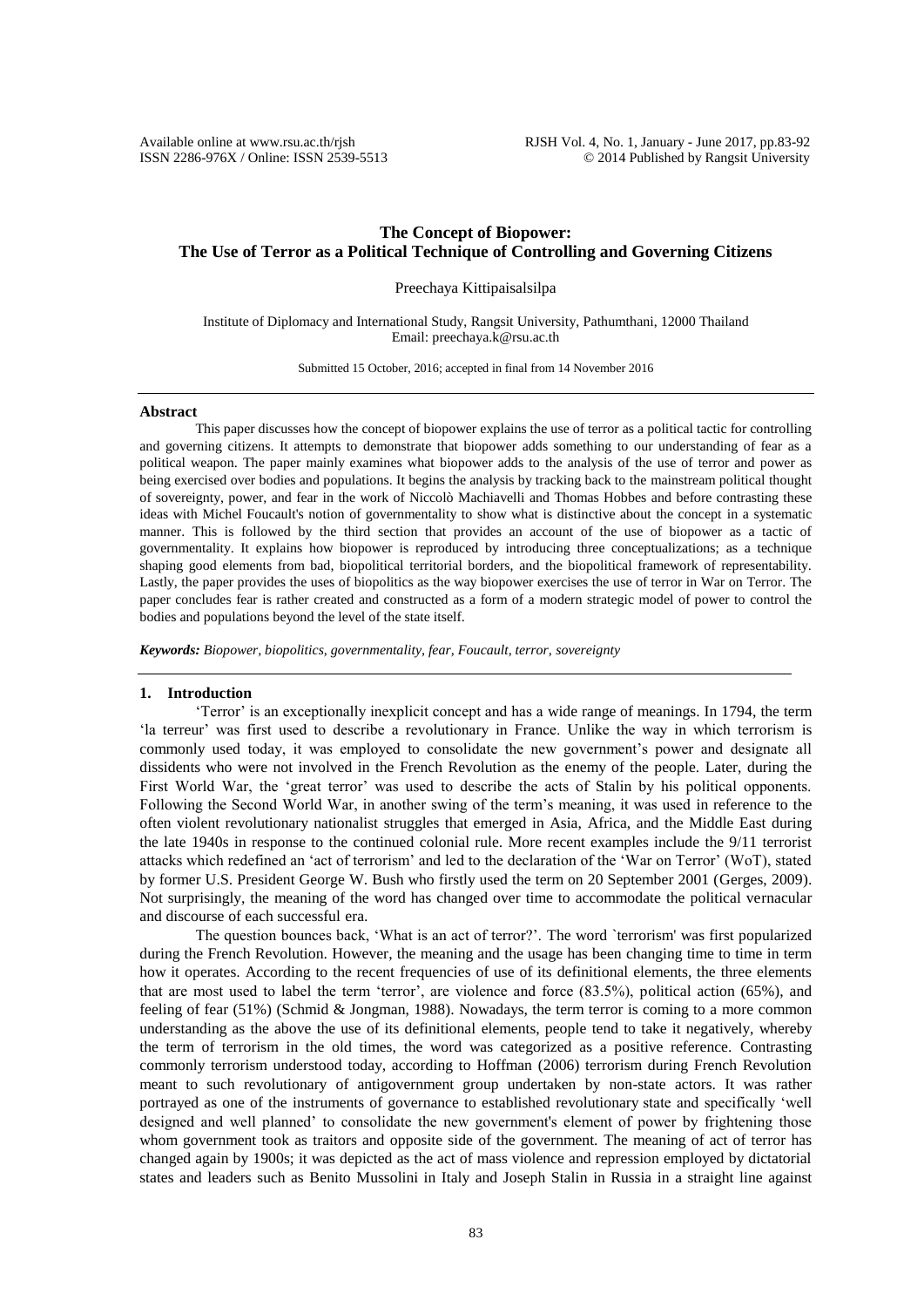their own civilians as Social Hygiene and the Great Purge (1936–1938) representatively. (Goldstein, 2001). Following the Second World War until today, the term act of terror have begun to take the definition which is widely accepted today as the reference to the violent action by the nationalist, religious and specific political non-state movements. In recent, according to United Nations Security Council Resolution defines the act of terror as following:

Criminal acts, including (those) against civilians, committed with the intent to cause death,…, with the purpose to provoke a state of terror in the general public or in a group of persons or particular persons, intimidate a population or compel a government.

(United Nations Security Council, 2004)

As such, Terrorism has been changing from time to time and thus, subjectively political labeled, creating the fear of terror amongst civilians in the state and substantially constraining them in a state of fear. Many scholars have defined the use of terror and fear as a political tactic and strategy (Laqueur, 1978; Genel, 2006; Pasi, 2012). According to Hoffman (2006), terrorism is labeled as an act of violence perceived to be against society; whether it involves antigovernment activities, organized crime syndicates or mob riots. Likewise, Laqueur (1978) also states, terror represents the most common feeling of wars in the last four decades. Therefore, the term terror in its most widely accepted contemporary usage seems to be fundamentally and inherently political. Consequently, the main argument of this paper is to discuss to what extent the concept of biopower can explain the use of terror as a political tactic for controlling and governing citizens. The paper determines to clarify the creation of terror and fear as one of the political instrumental and psychosocial weapon over the bodies and populations. The paper divides into sections; each consists of objectives, methodology, finding and conclusion respectively.

# **2. Objectives**

The paper consists of a set of objectives that the readers can understand through the set of construal structure. The objective of this research paper is to look at the use of 'terror' as a political tactic in an alternative viewpoint. The paper aims to analyze this argument by mainly employing Michel Foucault along with his post-structural concept. By employing the usage of 'biopower' and 'biopolitics' as political techniques in the conception of governability, which in this paper analysis, this alternative theory gives more explanations than the mainstream IR theory. In this respects, this paper sees to details the important compliments in which biopolitical power could play a role in term of political tools and strategies used to wage the fear of terror to govern over the populace.

### **3. Materials and methods**

This section provides detail of method used in a replication of the study. In the introduction part of the paper, researcher lays the fundamental formula uses for the whole work. It includes the background of the study, the statement of the problem, research questions and hypothesis, research objectives, and scope and limitations. The working approach draws both parallels of the mainstream political and the alternative literature from various cities throughout the state and from all levels of analysis. From the knowledge generated by this study, other scholars also derive proposals, in addition to those formulated by the researcher for further systematic research and theoretical refinement.

At the outset, the paper tracks back to the mainstream political thought of sovereignty, power, and fear in the work of Niccolò Machiavelli and Thomas Hobbes, following with introduction of Michel Foucault theory of governmentality and the explanation of biopower as a tactic used in governmentality. The political framework of these thinkers is set to be compared and analyzed theoretically. Also, the paper emphasizes how biopower is reproduced by introducing three conceptualizations; as a technique shaping good elements from bad, biopolitical territorial borders, and the biopolitical framework of representability. As a result, it concludes with the ultimate tactic of biopolitics in exercising power to control the populations.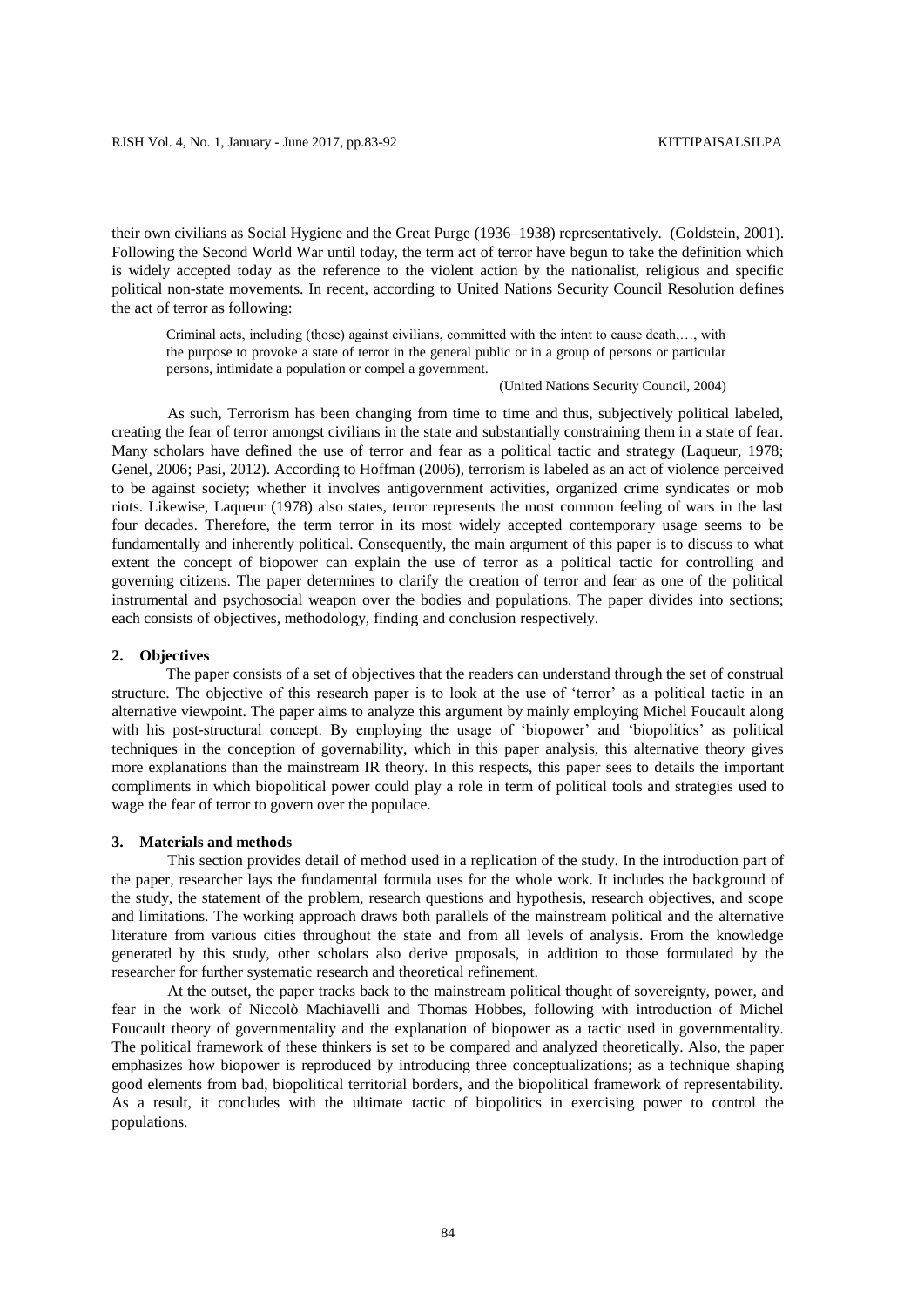# **4. Results**

The paper opens with Machiavelli and Hobbes's statements as they both recognize that fear is the source of political power over people's life to maintain the ruler's sovereignty in the state. Machiavelli posts, ones can govern and hold the power of sovereignty by emphasizing fear and love. Hobbes in along with Machiavelli posts in his theory of social contract whereby citizens should be governed by the hand of fear excising by the head of states. In contrast, Foucault goes further and develops these ideas beyond mainstream political theory. Fear, instead of in a great extent is used to indicate one's preference in a particular matter by the state government. It is exposed in the name of disciplinary power by the state over the civilians. As the result of the research, this paper concludes, fear is created, constructed as a form of a modern strategic biopolitical model of power beyond the level of the state itself, however, exists to constitute over the population's lives.

### **5. Discussion**

#### **5.1 Machiavelli, Hobbes and Foucault on Sovereignty, Power, and Fear**

The relationship between sovereignty, power, and fear in political thought has been addressed by many thinkers over the centuries (as cited in Tickner, 2003). More than any other philosophers, Machiavelli's and Hobbes' basic assumption is to study the role of the government and the nature of morality in society. Both thinkers revolutionize political thought by introducing the use of fear in governing. In the first outset of the paper, it will first explain Machiavelli's and Hobbes's ideas before exploring the political ideas of Foucault.

During the  $16<sup>th</sup>$  century the concept of the 'will of the prince' was introduced by Machiavelli as an absolute form of sovereignty to govern people in the state (Maurizio, 2010). As Machiavelli puts it, the Prince as the ruler of the 'state' is to secure the future of the 'state' using all means necessary. Machiavelli endorses the certain kind power of the state to exercising over its people as such killing, violence, and cruelty toward the greater good. Secondly, the Prince does not have to be concerned with model social and human behavior because bad behavior is excusable when done for the public good (Coyle, 1995). Machiavelli tackles the question of using fear to control citizens. He emphasizes that policy of using violence create fear. Fear is a means that can justify an end. Fear is a tool of prince's governing. Fear is a means of ensuring the security of the ruler and the common good. While, Machiavelli proposes that a characteristic leader should be both loved and feared (Patapan, 2006). Affection and fear both are both powerful drives for rulers. Nevertheless, love, darling, and affection sometimes forge a bond of obligation whereby fear modestly encourages obedience. Fear is a strong component that motivates people to obey the laws, orders, and social norms. Without fear of those consequences, states will be in the chaos with nothing fences the line. Thus, rulers will have no power to control the people under their authority. Machiavelli emphasizes that fear will keep the leader in a much stronger position. Rulers who have gained power through exercising their ability to control the state are in the most secure position, maintaining respect and continually asserting their authority.

Instead of focusing from the top-down sovereignty like Machiavelli, Hobbes believes that by analyzing the human instincts in 'state', one could design a system of government that meets the needs of its citizens and would promote good behavior and counteract bad behavior. Hobbes bases his argument on an articulated view of the state of nature as the condition of war of everyone against everyone (Hobbes, 2012). To avert a descent into the state of nature men must enter into a social contract submitting to the authority and protection of a sovereign. The reason people would surrender their freedom to an absolute ruler is that life in the state of nature is dangerous, so people will do whatever is necessary to secure survival. Likewise, Hobbes emphasizes the determining power of fear in the state of nature. Fear, according to Hobbes, suffuses and shapes human life (Blits, 1989). Hobbes considers fear to be the most powerful force in human life. At once the principal cause of war and the principal means to peace, fear is the basis both of man's most urgent plight and his only possible escape. Hobbes contends that a government is born as a result of a social contract, the result of fearing to feel fearful in the state of nature. The government will only exist if everyone agrees to give up his or her rights to sole sovereignty. However, the first difference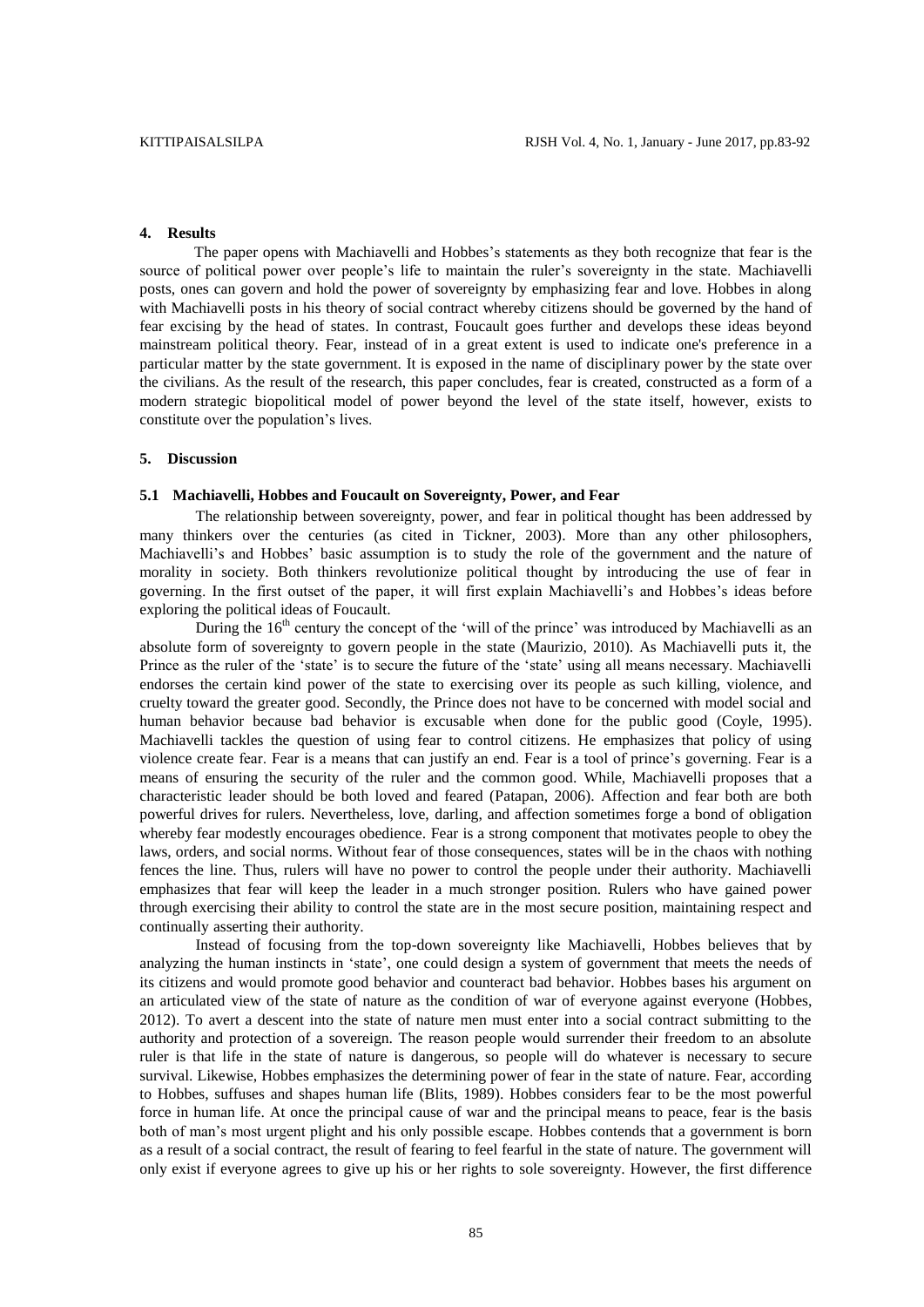between these two philosophers lies in their belief where they place the role of sovereignty. Machiavelli points out what conduct he considers to be correct for a ruler to be able to exercise the power of fear to control his people. Hobbes, in contrast, believes that a ruler can do anything since every man has given up his freedom in exchange for his survival in the state of nature. Secondly, Hobbes' philosophical framework regarding the origin of government is more complete and correct than Machiavelli's version. The role of government in Machiavelli's philosophy is about creating a guideline for a ruler to acquire and to maintain political power. Machiavelli does not underline the origin of government in his work, whereas Hobbes tries to understand the formulation of a government by conceptualizing a world without a government to trace the roots and the reason why the government is important (Danaher, 2000). Although these two theorists explore the question of government and human nature slightly differently, they both agree that fear is a source of political power and that people are in a constant state of fear in the absence of political society.

Sovereignty underwent a transformation from Machiavelli to Hobbes, finding a more limited account of the sovereign right of death and power over life as conditioned by the defense of the sovereign (Dean, 2010). Although Hobbes and Machiavelli agree in terms of sovereignty in that the state has the power over one's life, their mechanism of sovereignty still distinguishes between the state and people within the state (Genel, 2006).

Consequently, Foucault criticizes mainstream political philosophy for its reliance on the notion of formal authority and its insistence on analyzing mechanisms of sovereignty. Foucault firstly states his thinking and theory during his lecture at the Collège de France during 1977-1978. In Foucault's work, he examines relations of power in such a way as to challenge the dominant state-centered understanding of power. The power rather than being centered on the state is diffused across a great many micro-sites throughout society. In Foucault's perspective, the state is the expression of the structures and configuration of power in society rather than controlled by individual sovereignty. Hardt and Negri (2000) have also supported Foucault and argue that there is a new worldwide 'network of power'. Here now, power is no long defined by the power of nation-states but instead by supranational organisms (Reid, 2005; Dean, 2007). Supranational organisms can be explained in term of the organ where members transcend national boundaries, or their interests are linked and shared among them. Within those supranational organisms, they neither use voting system nor legitimate power to exercise their order; instead, the power is exercised differently through governing over the body of its populace. This kind of governing is introduced by Foucault and called as "governmentality" (Foucault, 2008) Foucault introduced governmentality during his lectures on biopolitics at the College de France in 1979. The term governmentality is the combination of two French words; govern (governer) and mentality (mentalité), which can be succinct as the conduct of conduct. In other words, it has been known by another name as the art of governing. In deeper meaning, governmentality refers to the way of an individual's conduct is shifting away from a central authority such as states or institutions but being individually shaped and controlled among the populations. The concept of governmentality consequently focuses on the process of governing individuals on two reciprocal structures of power; forms of techniques and knowledge. Governmentality, in Foucault's eyes, is a hope to answer how individuals act, do and behave in the state and how they are expected to conduct themselves through obligating laws, norms, the expectation of social policies, institutions, and ideologies without noticing the state enforcement. Therefore, governmentality perspectives open up a new era of government.

Furthermore, Foucault's analysis of governmentality concerns the nature of sovereignty and highlights different kinds of power in society such as knowledge and the collection of techniques. Knowledge and social practice thus are linked to social power. He suggests that political theorists need to develop an approach to understanding power that causes changes in society. Unlike Hobbes who is only concerned with government in social contract form, Foucault specifies the relationship between sovereignty, discipline, and government. He suggests that it should be viewed as a ''triangle: sovereignty, discipline, and governmental management, which have a population as its main target and the apparatuses of security as its essential mechanism'' (Dean, 2013). To say, his analysis of governmentality can be understood, as the new entitlement of the modern nation state from "to let live and make die" as "to make life and let die" (Foucault, 2003a). His theory of govern with the mentality is a new way of understanding how the new formation of power dominates the states today.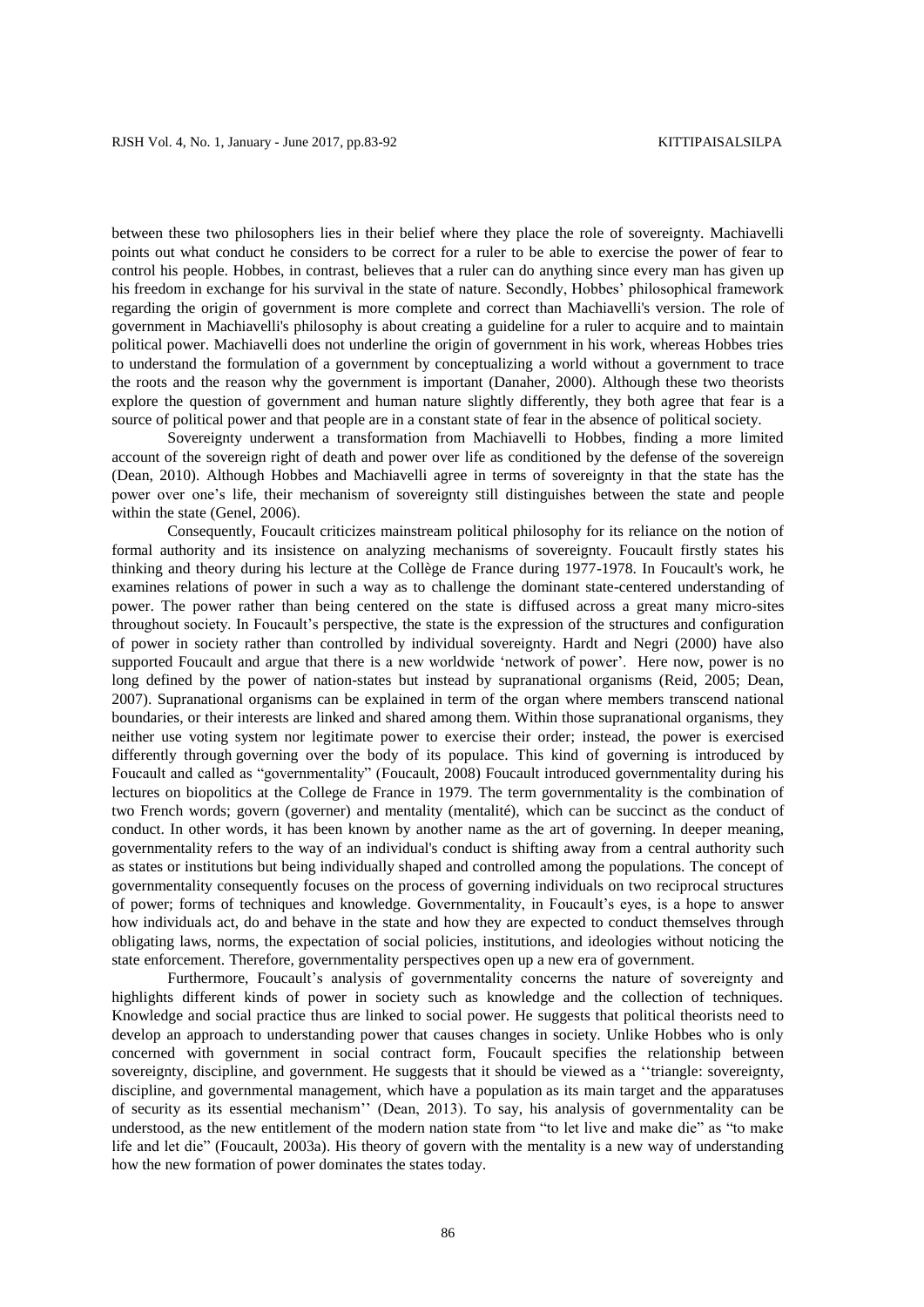Additionally, Foucault's analysis of governmentality allows more scope to identify a better answer to the relationship between fear and modern power (Debrix & Barder, 2011). Foucault poses that power passes through individuals (Foucault, 2003b). Foucault's concept of governmentality is different from Hobbes' because he poses that fear is not what the state lets people be free from. Instead, fear is actually what the governmental agent of the state reproduces over time to time to establish the control of the social body through preservation of life (Foucault, 2008). Foucault's governmentality points out that fear has to be made reproductively and continuingly within the society, in order to allow the sovereign state to mobilize death, fear and terror through "lives bodies in society" (Debrix & Barder, 2011). The development of disciplinary power over life is explained by Foucault who focuses on how the government uses fear to govern the population and to wage war in the name of life necessity. His primary concern is not with war understood as a source of modern institutions, discourses or practices but with war conceived as constitutive of specific types of modern power relations (Foucault, 2003b). Fear is thus a form of peace that takes place in modern societies realized through the war in which population conditions are variably manipulated and put to work in developing modern strategic models of power.

One example of governmentality as a way to control bodies lies in a designed prison 'Panopticon' by Jeremy Bentham. Panopticon is designed as a circular tower where there is an observation or inspection tower as in the center, and along with the main circular wall, it is divided into open cells with no fence facing to the observation tower. A single watchman serves as a guard in the tower where the prisoners are put into each cell and are unable to tell whether they are being watched by the person in the tower or not. The key point of Panopticon is that even though it is impossible for a single guard to observe all prisoners' cell at once, the prisoners are unable to tell whether they are being a watch. Accordingly, they must then act as they are being watched all the time. As a result, they must repetitively control their own behavior while staying in the cell. Foucault uses Panopticon as the grand metaphors to demonstrate how fear of terror and violence from a guard on duty can correct the prisoners' behaviors. They must behave, act and do well in order not to be punished. Nowadays, developing on Foucault's concept, the advanced technology has allowed for the deployment of panoptic structures emerged from Panopticon model, setting up throughout society. Surveillance by CCTV is an excellent example put into work as the government's observation tower of the populace.

As Foucault intimates, fear is what must be reproduced by governmental agents in order to establish control. It is indeed the case that, through a series of governmentalized techniques, fear has been made beneficial. Many scholars also state on this argument. Hobbes' model of the state of nature as a system of power and Schmitt's concept of enmity are premised upon the idea that a concentration of fear is examples of the political tactic of using fear (Schmitt, 2007). Therefore, in order to reproduce and use fear to target the population effectively, the government must have techniques of governing an anonymous mass of bodies rather than social institutions or individuals (Agamben, 2005). Among those forms of governing, biopolitics can be characterized as a political technique of governmentality for controlling and governing citizens.

# **5.2 Biopower and Biopolitics as the Use of Terror as Political Techniques**

The notion of biopower and biopolitics, for Foucault, are commonly used to describe a form of power over bodies and lives. These two concepts are closely related (Genel, 2006). The concept of biopower for Foucault is used "to designate what brought life and its mechanisms into the realm of explicit calculations and made knowledge-power an agent of transformation of human life" (Calhoun, Gerties, Pfaff, & Virk 2007). It is coined by the relations of a set power-knowledge reproduced by the government to manage people in a wider extent through state discipline. Foucault explains further as:

By this I mean a number of phenomena that seem to me to be quite significant, namely, the set of mechanisms through which the basic biological features of the human species became the object of a political strategy, of a general strategy of power, or, in other words, how, starting from the 18th century, modern Western societies took on board the fundamental biological fact that human beings are a species. This is what I have called biopower.

(Foucault, 2007)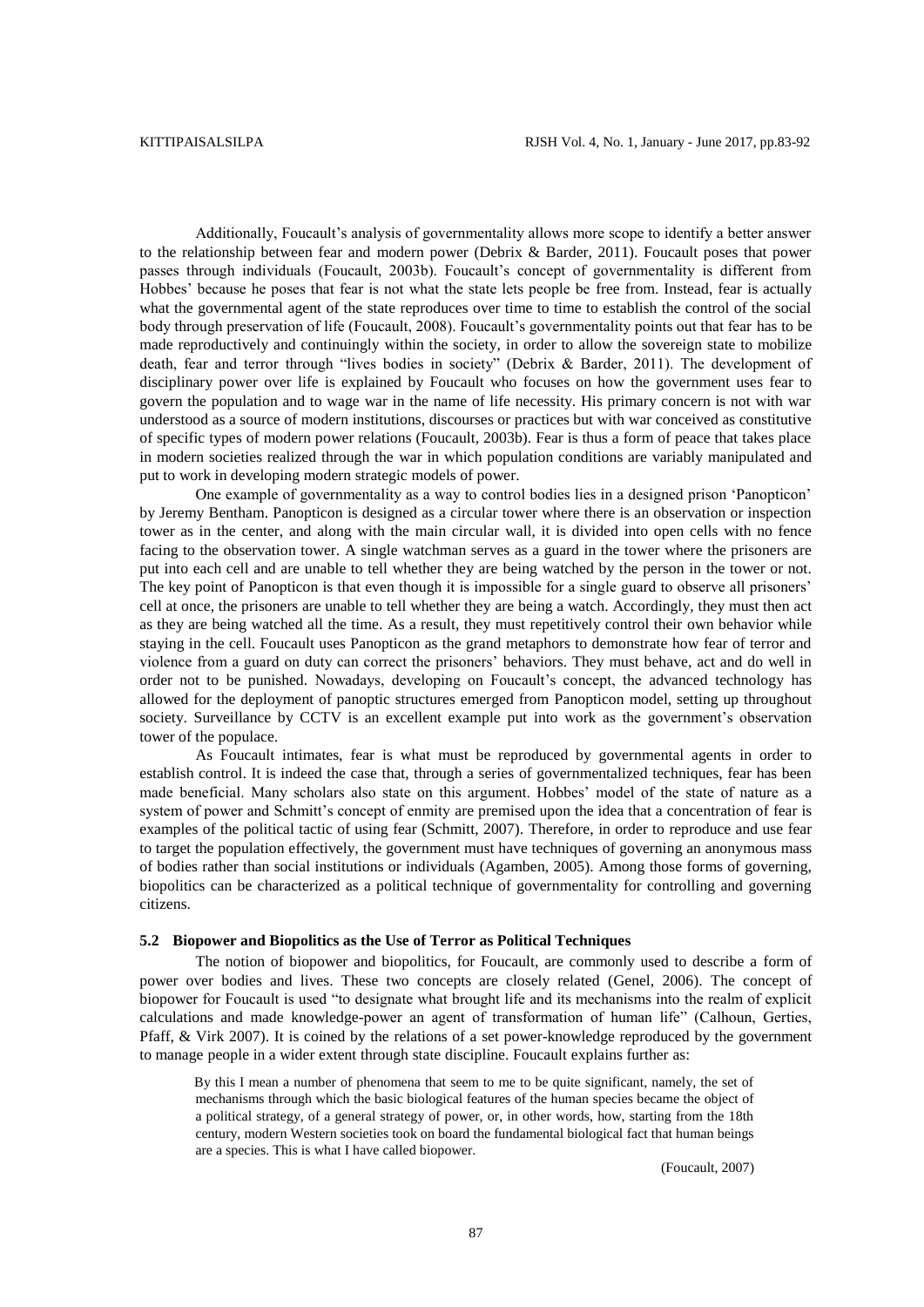Biopower thus underlines the practice of modern supranational organisms and nation states which uses to govern their populations through diverse of techniques for achieving the subjugations of bodies and the control of entire populations. Biopower signifies the power or abstract force which is produced, exercised and realized through practices associated with the body and the mechanism of biopolitics such as strategies to affect particular things that depend on the human life in its biological dimension. The concept biopolitics, in return, signifies the specific set of techniques and knowledge by which one aims to produce the biological in a specific form of the techniques where biopower is exercised in its many forms of applications (Foucault, 2008). Foucault sees how the biopower being exercised through different kinds of series of techniques that control and circuitously operate within the societal body where the populations are victims. According to Foucault, he emphasizes governmentality method recreate individuals as docile of bodies to be reproduced and controlled by the political governing. Agamben (1998) also notes governmentality reproduces a "bare life" in which the species as a simple body becomes "what is at stake in a society's political strategies". Therefore, biopolitical techniques designate the way through which biopower is continually reproduced and sustained through life. Life here must be understood as a process comprising forces and desires by which the life of the species grows and reproduces. However, the actual structure of biopolitics is dependent upon particular political rationalities according to which one aims to rationalize the phenomena characteristic to the body of the population (Foucault, 2008). Biopolitics can be understood as three different ways to control and govern citizens: as a technique shaping good elements from bad, biopolitical territorial borders, and the biopolitical framework of representability.

Firstly, as Foucault claims, the biopolitical technique is designed ''to make live and let die'', which later enabled a new form of governance (Foucault, 2003a). Instead of disciplining individual bodies, biopolitics seeks to maximize circulation, flows, and movement of people by shifting 'goods' elements of populations from 'bad' and giving a misidentification to people (Werbin, 2009). In the context of governmentalized power, the biopolitical production of fear features of the population became the target of political strategies. As Foucault claims, governmental agents always reproduce 'fear' in order to establish control. Through a series of governmentalized techniques fear has been made beneficial. For instance, biopower according to the concepts of Foucault can be seen in mass genocides of Jews during Second World War by Hitler and more recently in Sudan and Kosovo where the governments use the difference in beliefs and races to control the population by creating the fear of each other to destroy their enemy (Castells, 2004). Furthermore, the concept of biopower can explain the use of terror as a political tactic not only within its state but also the within the wide range of a continent (Marks, 2006) As can be seen in the studies of the aftermath of the Second World War, the discipline of security studies shares the standard interpretation of Second World War as a 'good war' where "the war is seen as a struggle between democracy and totalitarianism, freedom and tyranny, good and evil, in which the "good guy won." (Barkawi & Laffey, 2006). During this period the tension between two competing sides also creates the fear that the citizens have framed in their mind (Butler, 2009). In a similar manner during the Cold War and Cuban Missile Crisis, Russia and Cuba are accounted for as evil and communist where they aim to take away the freedom from democratic countries (Columba & Vaughan-Williams, 2010). Furthermore, in the Vietnam War the state is divided into two sides: North Vietnam supported by the Soviet Union, China as a communist power and the government of South Vietnam supported by the US as democratic (Hardt & Negri, 2004). This type of biopower is justifiable according to the concepts of Foucault.

Secondly, biopolitical tactics also control people within the frame of 'biopolitical border'. Biopolitics, as it has historically existed, has always had its border. On Foucault's account, a biopolitical border is different to a geopolitical border, which is a territorial division between the land of one state and the land of another that divides the population (Kelly, 2010). An example of a biopolitical border can be seen particularly within the European Schengenland area (Walters, 2002; Salter, 2006). The territorial border can function as a place where people are categorized as to the populations that they belong to, however, the biopolitical covers both within and outside the state territory (Art & Waltz, 1999). People cross territorial borders without being allowed to join the population within that territory, just as they are allowed to leave that territory without being assumed to have left the population. For example, illegal migrants are in this position of having crossed borders without being able to surmount the biopolitical border. Likewise, the European migrant crises, with million Syrian migrants crossing into Europe since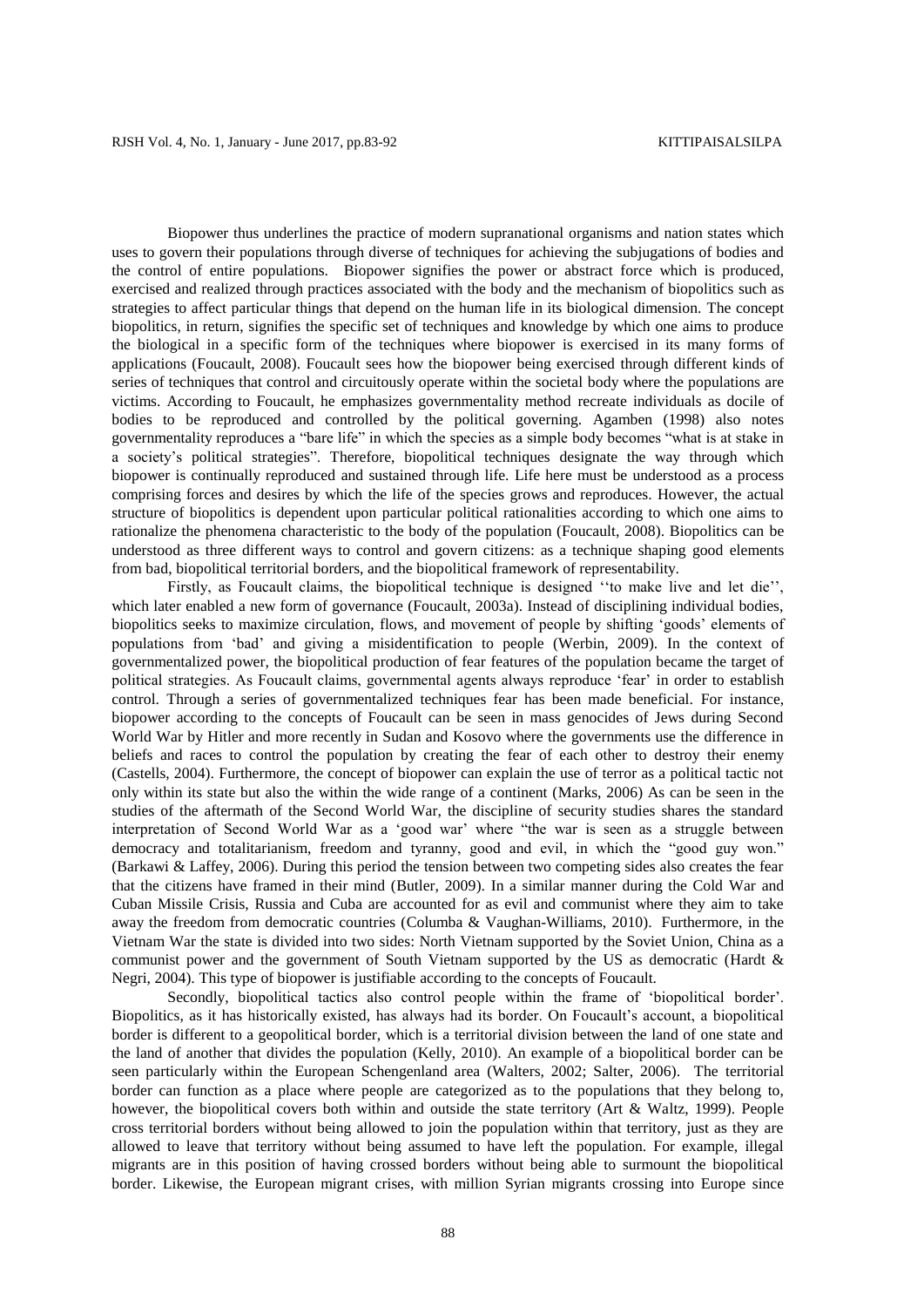2015, causes many EU countries to cope with this influx and what best to deal with these non-citizens in their countries (Walters, 2002). However, the EU citizens instead are the one who forces those migrants leaving their home countries, feeling fearful of the aliens entering their territory. At present, the old form of the nation-state is now declining, and there is an emergence of a new form of sovereignty (Hardt & Negri, 2004). It is the biopolitics that allows the government today to deploy sovereign power and maintain the degree of domination against people outside from getting inside. Therefore, people have been trapped within the framework of the biopolitical.

According to Foucault (2008), the subject-object of biopolitics is framed at the focal point of knowledge and power: the populations are characterized precisely by their ability to experience the terror that works together with survival mechanisms. Put otherwise, the state in the emergency form that replaces laws with norms should not be considered as the notion of exception (Schmitt, 2007; Agamben, 2005), which is defined as a feature of the modern state in totalitarian forms. It should be, instead, examined in its biological senses (Dillon & Reid, 2009). Dillon and Reid have stressed how biopolitics today maintains the kind of permanent state of emergency that promotes lives of the emergency of its emergence. This is implemented by administering life through contingency, which also encompasses fundamentally the promotion of death, more precisely, the death of those elements that threaten life's capacity for emergence.

Thirdly, the war images can be taken as evidence that there is a close kinship between biopolitics and war. It shows how the biopolitical framework is formed by governmentality tactics; creating and reproducing the very experience of fear is seen as essential to the life of the organism by recurring flashbacks or hallucinations that finally end up devouring external perception (Butler, 2004; Barkawi & Laffey, 2006). In the aftermath of the 9/11 attacks, the live images of the twin towers collapsing have become the iconic visual representation of the 'War on Terror'. It has been interpreted as providing evidence of the link between terrorism and violence (Tripathy, 2013). The war photos show how our dominant cognitive interpretative structures delimit our vision and what fragments of reality are already interpreted for us. Peter van Agtmael, a well-known documentary photographer on the wars in Iraq and Afghanistan, also argues that war images not only demonstrate the constant complex relations between what reality of fear is produced and represented, but that it also displays a 'biopolitical frame of representability' that consists in facilitating and privileging modes of representation according to various forms of preservation, the enhancement of human lives and bodies, and human self-preservation (Debrix & Barder, 2011). For instance, the photo includes three different identifications between war victims, the soldiers, and terrorists, and we can see that there are lives being threatened while others are being the victors and also how life itself is being defined and regenerated. The image brings the notion that the body can be destroyed or killed through the operation of state sovereignty.

Taking Foucault's turn, (2003b), the biopolitical framework of representability also opens up two problems within the predominant perspective on political modernity. First, this framework intervenes at the level of sovereign power. Within the state, biopower seeks to build the new form of power, which is power over life that then leads to a reconsideration of a traditional model of centralized sovereign power by Hobbes and Machiavelli. Secondly, biopolitics indicates different relationships between sovereignty, violence, and death (Campbell, 2011). In the above example of war images, death does not disappear from the biopolitical frameworks. Instead, it functions within the relationship between life and fear of death. Therefore, the concept of biopolitics helps to bring into focus a series of strategies and interventions of power, authority, and control at the level of population life that connect life to the war.

#### **5.3 Biopower in War on Terror**

War in modern society has now become the regime of exercising biopower, particularly the war on terror as "a form of a rule aimed not only at controlling the population but producing and reproducing all aspects of social life" (Hardt & Negri, 2004). In order to preserve life from the disasters and atrocities of war, liberal regimes have to conduct wars or war campaigns by deploying strategies that must target not only the lives of enemies but also the lives of populations in need of preservation and protection (Hardt & Negri, 2004). Since the acts of 9/11 in Washington D.C., 3/11 train bombings in Madrid on 11 March 2004, and 7/7 suicide bomb attacks in London on 7 July 2005, people in the West have come to the realization that they are now living in the terrifying experience of the fear of terror (Bauman, 2006).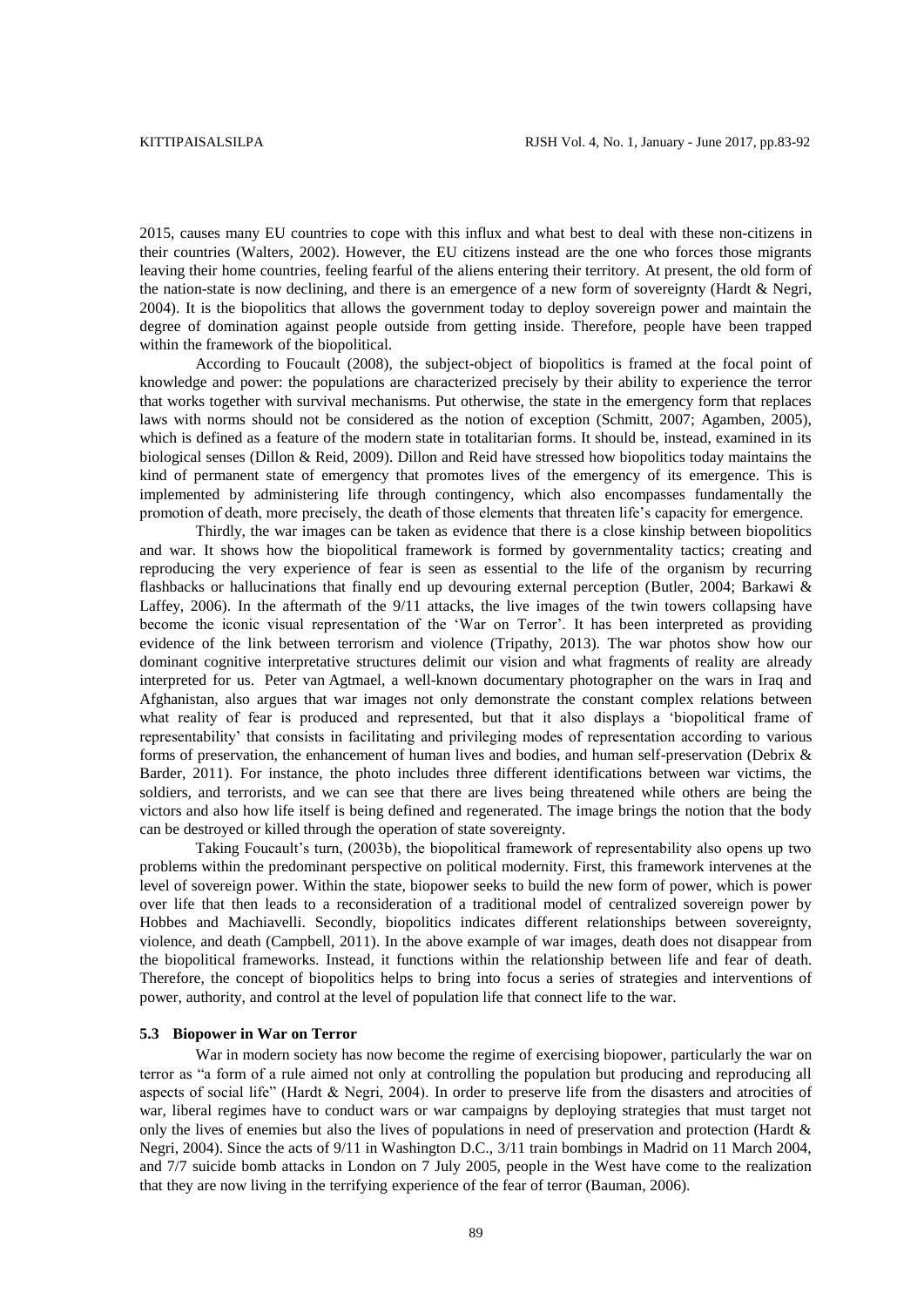In the context of the 'War on Terror', there has been a convenient excuse for Western states to authorize their power to intervene in other states in the name of an eradication of danger to the West. The US declaration of the War on Terror and invasion of Middle Eastern states invokes the state sovereignty that constitutes the strategy of power within the modern context. For instance, on September 2001, two passenger jets were flown into the twin tower of the World Trade Centre (WTC) in New York, and another plane crashed into the Pentagon in Washington DC. The deaths totaled 3500 people. Within a month, President in that uproar time George W. Bush, declared a global war against terrorism. The operation "Enduring Freedom" was launched against the Taliban government in Afghanistan and operation "Iraqi Freedom" against Saddam Hussein. In this analytical context, the current war on terror launched by the liberal states like the US after 9/11 is no different from all other liberal wars, wars being waged on life but also on behalf of life itself. They use the fear of terror as the defense of vitality.

Biopolitical concepts can examine the 'War on Terror' for two reasons. First, they place the war on terror within the historical liberal way of war in which the war on terror is the violence of the long liberal quest to wage war on life and to subject the population to be obsessed with winning wars. The US has been playing as the winner and holds the hegemonic power. The War on Terror is declared as a rhetorical device to alert the Americans to the dangers of terrorism, and it is their duty to stand against these evil acts (Guibernau, 2007). The government exercises the use of governmentality technique in which the biopolitical forces plays an integral role in the state's strategies that make the War on Terror possible. Thus, the 'War on Terror' is constructed as the use of the fear of terror as the defense of vitality and strategies of governmentalizing that typically seek to take control of life in the modern state. Second, the biopolitical sense fits perfectly with the war on terror case because it subsumes the logic of terror under the logic of war (Art & Waltz, 1999). As the paper has illustrated so far, terror is the name, which has been given to wars that threaten liberal ways of life. Therefore, to consider the fear of terror, it can be taken as the techniques of governmentality as the right to go to war and wage its name.

As could be seen through Machiavelli and Hobbes, they both recognize that fear is the source of political power as a power over people's life to maintain the ruler's sovereignty in the state. Foucault goes further and develops these ideas beyond mainstream political theory. Fear is rather used and continually reproduced by the government to govern the population in the name of the disciplinary power over life. Fear is thus a form of the modern strategic model of power. This strategy is not about the power or control of the one and only centralized sovereign but also beyond the level of the state itself. The use of fear in governmentalizing is all about diffusing micro-sites of power throughout the society which is designed to target the population's bodies rather than social institutions or individuals in order to preserve the territorial integrity of the state, its unity, and political identity. Biopolitics is a mechanism of power which exercises biopower that consists of techniques and practices to manage people as a group, insofar as it is concerned with regulating bodies and populations. It is usually distinguished from other techniques of governmentality in targeting a population as whole rather than specific individuals. On the contrary, biopolitics can be characterized as a technique of governmentality. The subject-object of biopolitics relies on knowledge in which the populations are characterized precisely by their experience of terror. This paper demonstrates three different examples of how biopower is used to control and govern lives in the state: a technique shipping good elements from bad, biopolitical borders and the biopolitical framework of representability. Thus, biopolitics can explain the ways in which the living bodies have become objects of government and have been strategically integrated into power relations in modern society. As Foucault (1978) says, biopolitical wars are no longer conducted on behalf of the old form of sovereign. Instead, they are now "waged on behalf of the existence of everyone".

### **6. Conclusion**

The act of terror has been changing over time from French Revolution until recent. However, the concept does not change by itself, yet it has rather been relabelled by the form of political movement to suit with its objective. The paper answers how the concept of biopower can be used to analyse the use of terror as a political technique of controlling and governing citizens. The paper gives the analysis on the use of terror as a political tactic for controlling and governing citizens by demonstrating Foucault's concept of governmentality and the use of biopower as a tactic of governmentality. The biopower is reproduced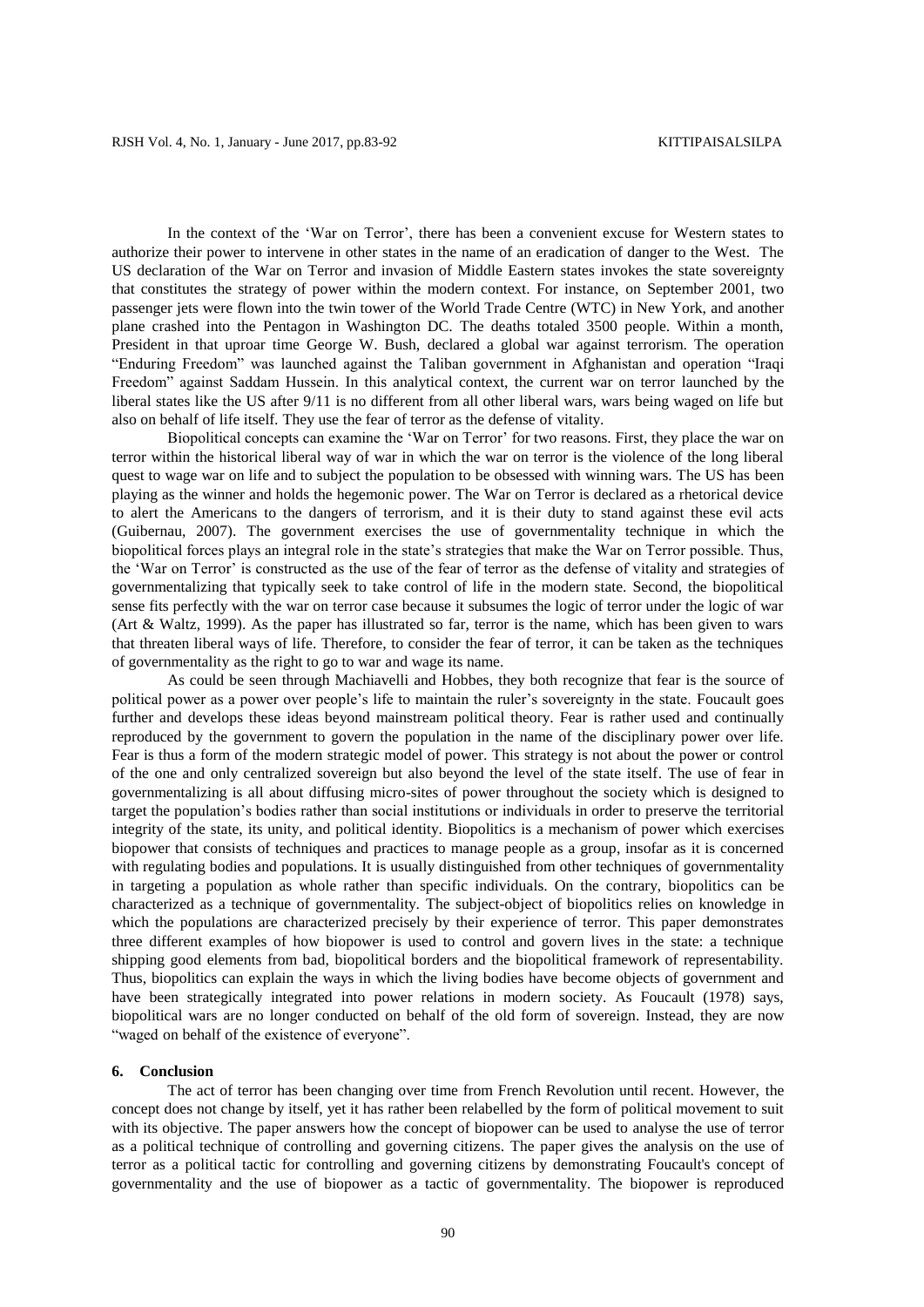through three conceptualizations; technique is shaping good elements from bad, biopolitical territorial borders, and the biopolitical framework of representability. However, the paper concludes that the uses of biopolitics are one of the ways biopower can exercise the use of terror unexceptionally. Biopolitical framework opens up two problems within the mainstream theory. Primarily, its opens the solid level of sovereign power. While the sovereignty portrayed by Machiavelli and Hobbes, centralizes the idea on rulers and state government, the concept of biopower power highlights a new way of building a form of power as the relations of power-knowledge over the populace. Furthermore, biopolitics shows diverse relations between subject and object among power, individuals, and fear. It forms a reproduction series of strategy that government uses to control the population life by their experience of terror, fear, and death. As a result, the paper illustrates that biopolitics can explain how population lives can transform to be objects of government in a loop of power relations in modem society. As a final point, Foucault's writings on sovereignty, governmentality and biopolitics are very influential in social and political thought because his work allows scholars to recognize the biopolitics as the new paradigm power in term of the conduct of conduct over the populaces. Foucault's idea of biopolitics forms one of the cornerstones of important techniques of social control by the state in a  $21<sup>st</sup>$  century.

#### **7. References**

- Agamben, G. (1998). *Homo sacer: Sovereign power and bare life*. Stanford University Press.
- Agamben, G. (2005). *State of exception*. University of Chicago Press.
- Art, R. & Waltz, K. N. (1999). *The use of force: Military power and international politics*. Rowman & Littlefield.
- Barkawi, T. & Laffey, M. (2006). The postcolonial moment in security studies. *Review of International Studies*, *32*(2), 329-352.
- Bauman, Z. (2006). *Liquid fear*. Polity Press.
- Blits, J.H. (1989). Hobbesian Fear. *Political theory, 17*(3), 417-431.
- Butler, J. (2004). *Precarious Life: The powers of mourning and violence*. Verso.
- Butler, J. (2009). *Frames of war: when is life grievable?*. Verso.
- Calhoun, C., Gerties, J., Pfaff, M. S., & Virk, I. (2007). *Contemporary sociological theory*. Blackwell Publishing.
- Campbell, T.C. (2011). *Improper life: Technology and biopolitics from Heidegger to Agamben*. University of Minnesota Press.
- Castells, M (2004). *The power of identity (2nd Ed.)*. Blackwell.
- Columba, P., & Vaughan-Williams, N. (2010). *Critical security studies: an introduction*. Routledge.
- Coyle, M. (1995). *Niccolò Machiavelli's the prince: New interdisciplinary papers*. Manchester University Press.
- Danaher, G., Schirato, G., & Webb, J. (2000). *Understanding Foucault*. Sage Publications.
- Dean, M. (2007). *Governing societies: Political perspectives on domestic and international rule*. Open University Press.
- Dean, M. (2010). *Governmentality: Power and rule in modern society (2nd Ed.)*. Sage Publications.
- Dean, M. (2013). *The Signature of power: Sovereignty, governmentality and biopolitics*. Sage Publications.
- Debrix, F. & Barder, A. D. (2011). *Beyond biopolitics: Theory, violence, and horror in world politics*. Routledge.
- Dillon, M., & Reid, J. (2009). *The liberal way of war: Killing to make life live*. Routledge.
- Foucault, M. (1978). *The history of sexuality: The birth of the prison*. Penguin.
- Foucault, M. (2003a). *Society must be defended*. Picador.
- Foucault, M. (2003b). *Society must be defended: lectures at the Collège de France, 1975-76*. Allen Lane.
- Foucault, M. (2007). *Security, territory, population: Lectures at the Collège de France 1977-1978*. Palgrave.
- Foucault, M. (2008). *The birth of biopolitics: Lectures at the Collège de France 1978-1979*. Macmillan.
- Genel, K.(2006). The question of biopower: Foucault and Agamben, Rethinking Marxism. *A Journal of Economics, Culture & Society*, *18*(1), 43-62.
- Gerges, F.A. (2009). *The far enemy: Why Jihad went global (2nd Ed.)*. Columbia University Press.